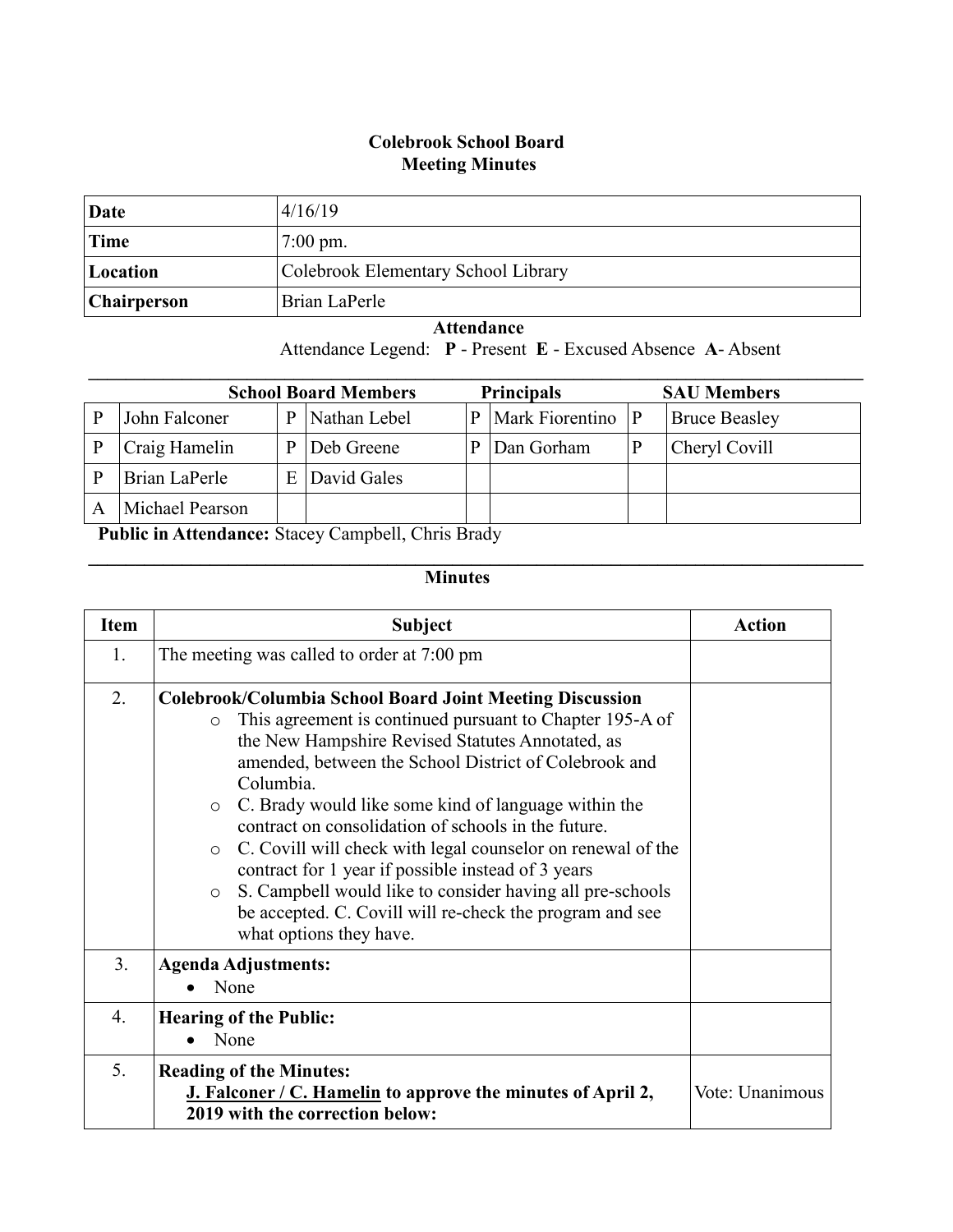|    | Item 8 – Business Administrator's Report<br>Trane Control Unit – changed bailed controller to<br>$\circ$<br>failed controller.                                                                                                                                                                                                                                                                                                                                                                                                                                                                                                                                                                                                                                                                                                                                                                                                                                                                                                                                                                                                                                                                                                                                                                                                                                                                                                                                                                                                                                                                                                                                                                |                 |
|----|-----------------------------------------------------------------------------------------------------------------------------------------------------------------------------------------------------------------------------------------------------------------------------------------------------------------------------------------------------------------------------------------------------------------------------------------------------------------------------------------------------------------------------------------------------------------------------------------------------------------------------------------------------------------------------------------------------------------------------------------------------------------------------------------------------------------------------------------------------------------------------------------------------------------------------------------------------------------------------------------------------------------------------------------------------------------------------------------------------------------------------------------------------------------------------------------------------------------------------------------------------------------------------------------------------------------------------------------------------------------------------------------------------------------------------------------------------------------------------------------------------------------------------------------------------------------------------------------------------------------------------------------------------------------------------------------------|-----------------|
| 6. | <b>Special Reports:</b><br>None                                                                                                                                                                                                                                                                                                                                                                                                                                                                                                                                                                                                                                                                                                                                                                                                                                                                                                                                                                                                                                                                                                                                                                                                                                                                                                                                                                                                                                                                                                                                                                                                                                                               |                 |
| 7. | <b>School Administrator(s) Reports:</b><br>Colebrook Elementary: Dan Gorham<br>None<br>Colebrook Academy: Mark Fiorentino<br>None<br>$\bullet$<br><b>Student Council Report:</b><br>None<br>$\bullet$                                                                                                                                                                                                                                                                                                                                                                                                                                                                                                                                                                                                                                                                                                                                                                                                                                                                                                                                                                                                                                                                                                                                                                                                                                                                                                                                                                                                                                                                                         |                 |
| 8. | <b>Superintendent's Report: Bruce Beasley</b><br>The collaborative committee met on April 4 <sup>th</sup> . Much of the<br>conversation at this meeting focused on developing a single<br>high school/single junior high school model. The committee<br>has broken into two sub committees to study governance and<br>curriculum. The team will meet again on May 2 <sup>nd</sup> at<br><b>Stewartstown Community School.</b><br>The recent local news has had an impact on families attending<br>$\bullet$<br>school in Colebrook. B. Beasley wants to commend the staffs<br>for how they have handled the situation and made sure that all<br>the students were safe.<br>C. Covill and B. Beasley had a chance to meet with Chris<br>$\bullet$<br>Hebert this past week. During their conversation they<br>reviewed the draft of the plans and looked at the spaces. Chris<br>would like to get started in some portion of the building as<br>soon as possible so they are looking at some options.<br>The third quarter ended April $5th$ . We are now at the point<br>$\bullet$<br>where we will have a number of activities and field trips.<br>Baseball/Softball season are sure looking like they may be<br>facing some rescheduling issues. Given that we have enough<br>hours to waive any additional snow days B. Beasley will be<br>requesting that the SAU 7 board finalize June 18 <sup>th</sup> the last day<br>for students.<br>Please keep in mind that the Colebrook Safety Training is<br>٠<br>scheduled for Wednesday June 19 <sup>th</sup> .<br>B. Beasley looks forward to working with the full SAU 7<br>board at their meeting on April 18 <sup>th</sup> in Colebrook. |                 |
| 9. | <b>Business Administrator's: Cheryl Covill</b><br>C. Covill mentioned there is a CPR training which includes                                                                                                                                                                                                                                                                                                                                                                                                                                                                                                                                                                                                                                                                                                                                                                                                                                                                                                                                                                                                                                                                                                                                                                                                                                                                                                                                                                                                                                                                                                                                                                                  |                 |
|    | AED and First Aid that staff can do online.<br>C. Covill mentioned they are some staff members that need<br>٠<br>this training and the cost is $$1,500.00$ to take the program<br>C. Hamelin / D. Greene motion to spend \$1,500.00 for the staff                                                                                                                                                                                                                                                                                                                                                                                                                                                                                                                                                                                                                                                                                                                                                                                                                                                                                                                                                                                                                                                                                                                                                                                                                                                                                                                                                                                                                                             | Vote: Unanimous |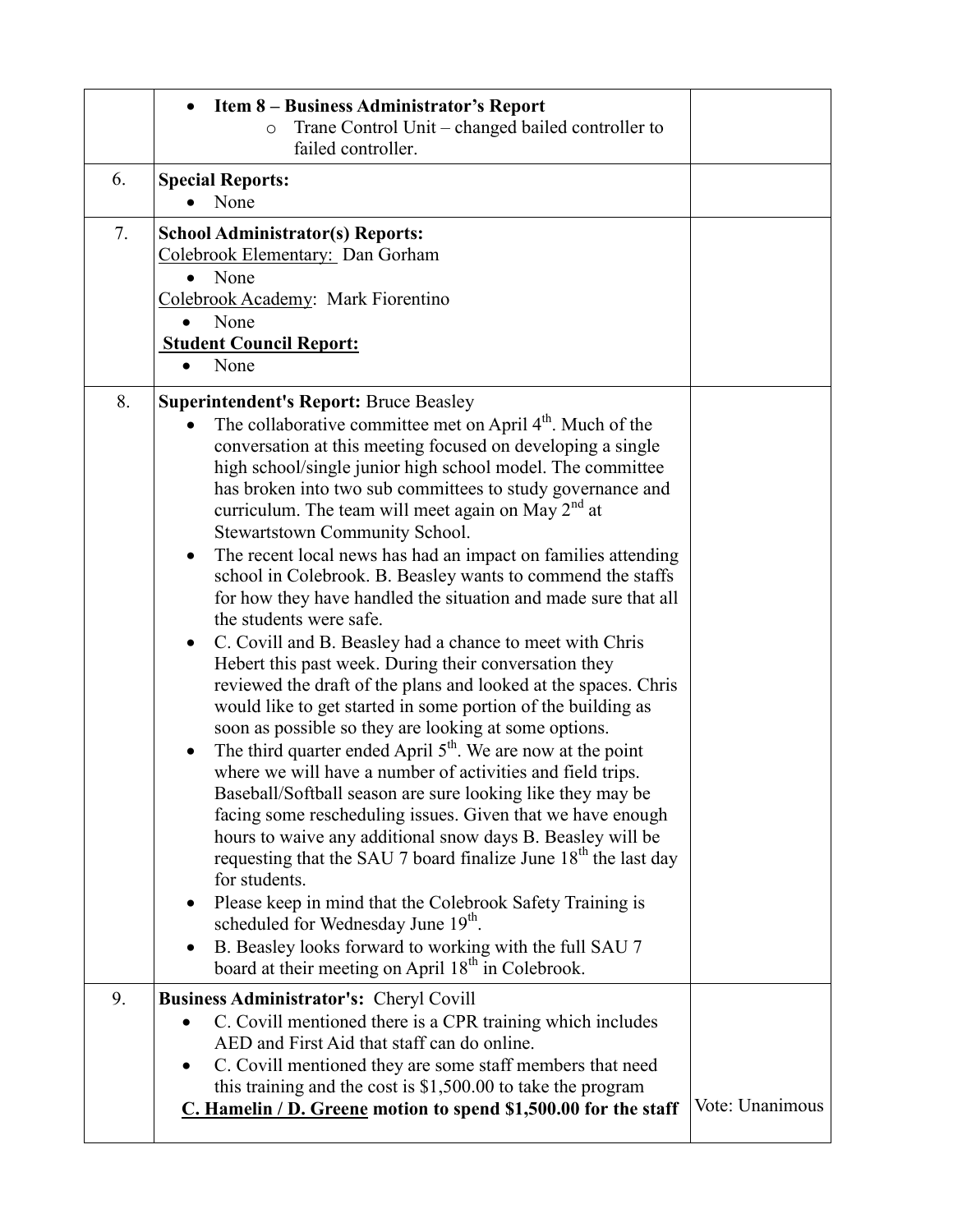|     | to take the CPR training.<br>Chris Hebert potentially looking to enlarge the weight room to<br>accommodate equipment and desks, and reduce the size of the<br>Band practice room. There are some interior doors that are in<br>storage that maybe can be used.<br>Tiffany Sweatt – if needed to cook meals offset if they could<br>use the Colebrook Academy building.                                           |  |
|-----|------------------------------------------------------------------------------------------------------------------------------------------------------------------------------------------------------------------------------------------------------------------------------------------------------------------------------------------------------------------------------------------------------------------|--|
| 10. | NH School Board Association Business: John Falconer<br>Board member workshop on April $23^{rd}$ @ White Mountain.<br>Check online workshops coming up<br>New member orientation cost \$85.00<br>$\bullet$                                                                                                                                                                                                        |  |
| 11. | Co-Curricular Committee Report: Brian LaPerle<br>Debrief meeting with Ryan Call<br>B. Beasley, B. LaPerle and R. Call spoke on making<br>$\circ$<br>some changes in the wording on practices.                                                                                                                                                                                                                    |  |
| 12. | <b>Building Committee: Craig Hamelin</b><br>CES renovation plans<br>Fire Marshalls requirements have be received and<br>$\circ$<br>everything has been met so renovations are all set to<br>go forward.<br>Scott Colby and Colin Finn @ UCVH are interested<br>$\circ$<br>in the Colebrook Academy building to set up a<br>place for Intermediate Care. B. Beasley will keep C.<br>Covill and C. Hamelin posted. |  |
| 13. | <b>Policy Committee Report: Deb Greene</b><br>Section J Policies: review of (J) policies will be placed on the<br>agenda for next meeting.<br>One thirds way through the (I's) policies.<br>Next meeting will be the last Thursday in May.                                                                                                                                                                       |  |
| 14. | <b>Support Staff Committee Report: Michael Pearson</b><br>None                                                                                                                                                                                                                                                                                                                                                   |  |
| 15. | <b>Negotiations Committee Report: John Falconer</b><br>None                                                                                                                                                                                                                                                                                                                                                      |  |
| 16. | <b>Curriculum Committee Report: David Gales</b><br>None<br>$\bullet$                                                                                                                                                                                                                                                                                                                                             |  |
| 17. | <b>Technology Committee Report: David Gales</b><br>None<br>$\bullet$                                                                                                                                                                                                                                                                                                                                             |  |
| 18  | <b>Regional Committee Report: Brian LaPerle</b><br>Focusing on 3 areas – programs and studies, government, and<br>$\bullet$<br>finances.<br>A lot of work to be done to reach what is the end product.                                                                                                                                                                                                           |  |
| 19. | <b>Unfinished Business:</b><br><b>Update: Security improvements</b>                                                                                                                                                                                                                                                                                                                                              |  |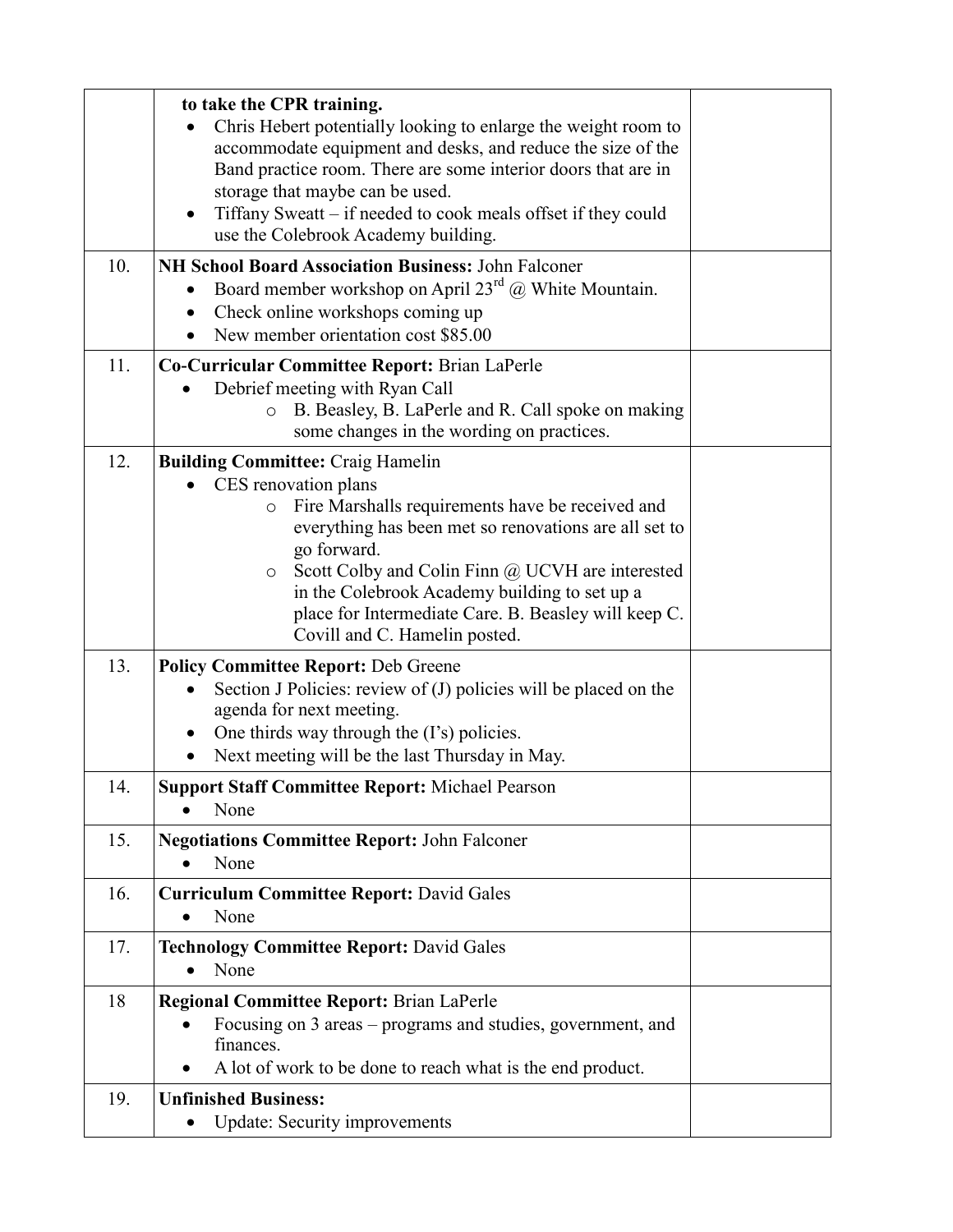|            | Johnson Control representative will be here during<br>$\circ$<br>April vacation.<br>Will be talking with IT staff on April 18 <sup>th</sup> .<br>O<br>Phone system should be this coming week<br>O<br>Window Film hoping to be done the next couple<br>O<br>weeks<br>Need to figure out how the Tech building is going to<br>$\circ$<br>be tied into the CES building.                                                                                                                                                                                                                                                                                                                                                                                                                                                                                                                                                                                                                                                                                                                                                                                                                                                                |                                                            |
|------------|---------------------------------------------------------------------------------------------------------------------------------------------------------------------------------------------------------------------------------------------------------------------------------------------------------------------------------------------------------------------------------------------------------------------------------------------------------------------------------------------------------------------------------------------------------------------------------------------------------------------------------------------------------------------------------------------------------------------------------------------------------------------------------------------------------------------------------------------------------------------------------------------------------------------------------------------------------------------------------------------------------------------------------------------------------------------------------------------------------------------------------------------------------------------------------------------------------------------------------------|------------------------------------------------------------|
| 20.<br>21. | <b>New Business:</b><br>Staffing update<br>Writing teacher is excited about moving to the area.<br>$\circ$<br>B. Beasley will be sending out letters to the staff<br>$\circ$<br>positions that are being reduced.<br>Business teacher interviewed scheduled for April<br>$\circ$<br>$17^{th}$<br>Final preparations for the SAU #7 Spring meeting<br>There will be a lengthy agenda and not sure how the<br>committee wants to proceed.<br>Superintendent evaluation document<br>J. Falconer mentioned this has to be addressed and<br>$\bigcirc$<br>hopes to use the form in the packet. The form is<br>Policy: CBI-R- Evaluation of the Superintendent.<br>Add Non-Public Session for the Evaluation at the<br>$\bigcirc$<br>next meeting.<br><b>Other Business:</b><br><b>D. Greene / C. Hamelin to enter into Non- Public Session at</b><br>7:57 p.m. in accordance with RSA 91-A:3, II(b)<br>Roll Call Vote: J. Falconer – yes; D. Greene – yes;<br>C. Hamelin – yes; B. LaPerle – yes; N. Lebel – yes.<br>C. Covill and M. Fiorentino invited to attend the nonpublic<br>session.<br><b>J. Falconer / C. Hamelin:</b> Motion to return to public session<br>at 8:12 p.m.<br>Roll Call Vote: J. Falconer – yes; D. Greene – yes; | Vote: Noted<br>under motion<br>Vote: Noted<br>under motion |
|            | C. Hamelin – yes; B. LaPerle – yes; N. Lebel – yes.<br>C. Hamelin / D. Greene: Motion to seal the minutes of the<br>nonpublic session.<br>Roll Call Vote: J. Falconer – yes; D. Greene – yes;<br>C. Hamelin – yes; B. LaPerle – yes; N. Lebel – yes.                                                                                                                                                                                                                                                                                                                                                                                                                                                                                                                                                                                                                                                                                                                                                                                                                                                                                                                                                                                  | Vote: Noted<br>under motion                                |